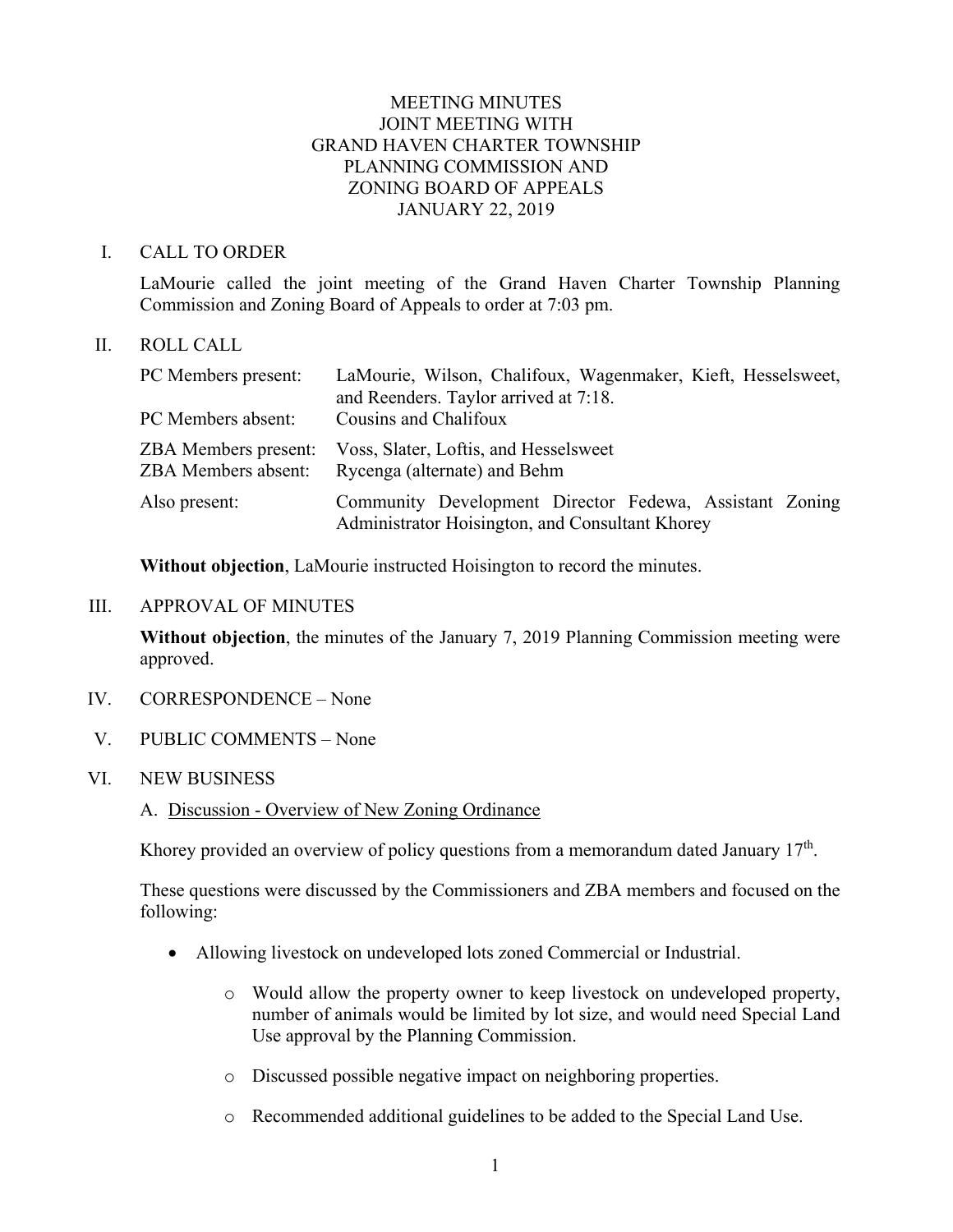- The requirement for the Township Board to hold a public meeting with a 15-day notice period for PUDs.
	- o The public meeting is not required by the Michigan Zoning Enabling Act, and the Board would still have to approve the PUD.
	- o Removing this requirement would expedite the approval process for developers and reduce confusion caused by multiple notices sent to property owners.
	- o Discussed the potential to exempt certain uses from this standard such as small residential PUDs.
	- o Concern about the effects of removing the notice and how it could affect the public's opinion of the Township.
		- Focused on keeping actions transparent with the public.
- Requiring damaged buildings to be built to the standards of the US-31 Overlay Zone when repairs exceed 50% of value.
	- o Discussed the financial impact on a property owner to update buildings to the Overlay standard.
	- o It was suggested to hold commercial buildings to the Overlay standards, but not industrial buildings.
- New density bonuses to encourage the creation of affordable housing.
	- o Fedewa explained how density bonuses work to allow the developer flexibility by meeting certain standards.
	- o Discussed how affordable housing would continue to remain affordable over time.
	- o Three different measurements of affordability were discussed, the consensus was to use the ALICE (Asset Limited, Income Constrained, Employed) Income Level as defined by the Ottawa County United Way.

Khorey provided an overview of major policy changes to the Zoning Ordinance from a memorandum dated January  $17<sup>th</sup>$ .

These changes were discussed by the Commissioners and ZBA members and focused on the following:

- New regulations on waterfront properties.
	- o New ordinances introduced to prohibit seawalls along Lake Michigan, protect vegetation, and establish new setback guidelines for all structures.
- Sustainability and equity bonuses for PUDs.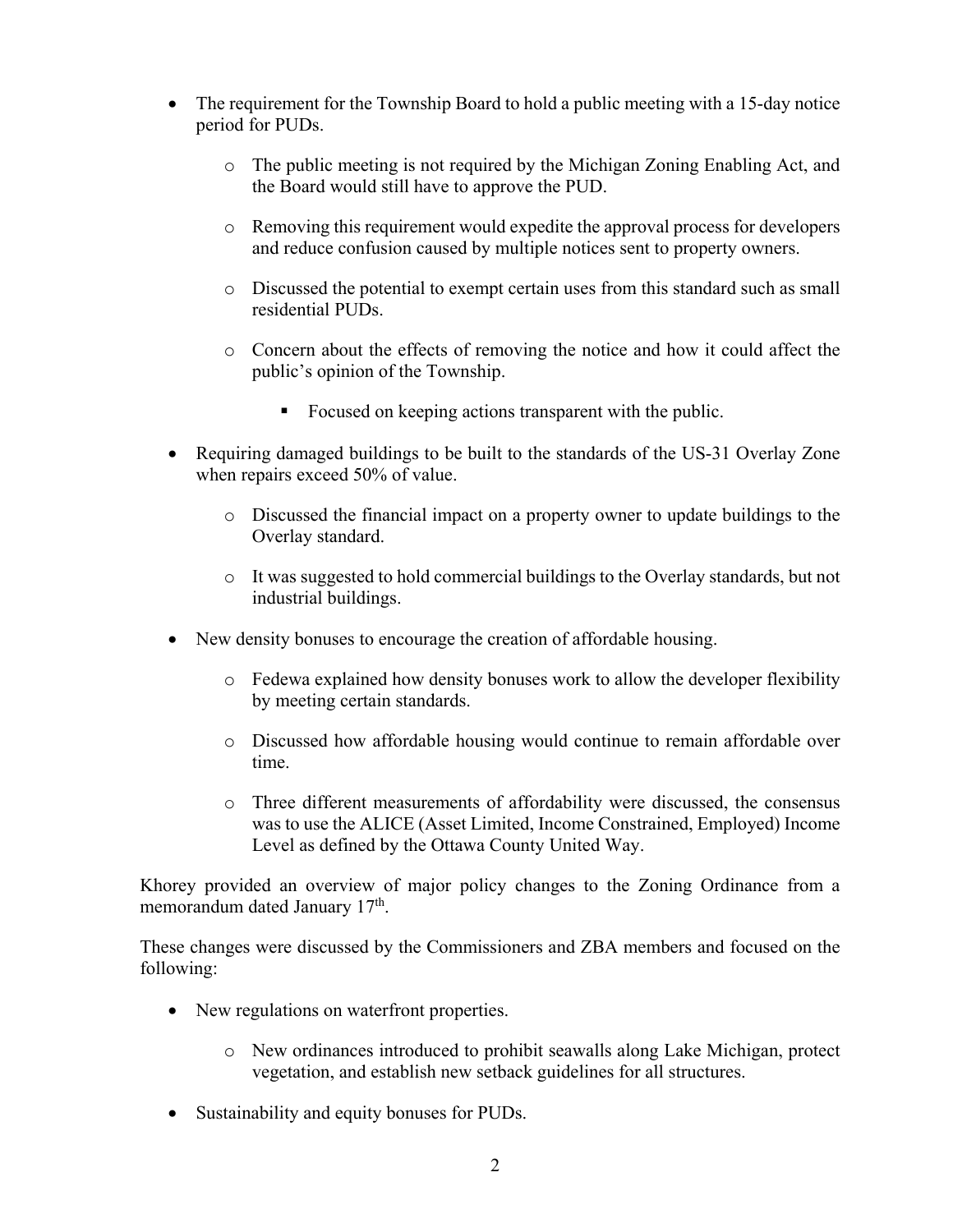- o Allows for new density bonus options.
- Revisions to the US-31 Overlay Zone.
	- o Simplified the chapter with new standards and informational graphics.
	- o It was determined the standards to remove trees need to be further clarified.
- Introduction of the Missing Middle Housing Overlay Zone.
	- o Covers the northeast quadrant of the Township, divided into four sub-zones with different opportunities and requirements.
	- o Would allow property owners to create mixed-use or multi-family dwellings. Accessory dwellings units would be allowed in certain areas.
		- Allows the property owner a new revenue stream and provides affordable housing.
	- o Commissioners and ZBA members were supportive of the idea.
- Changes in setbacks for porches and decks.
	- o New setback encroachments allow for porches and decks to extend farther into the required front and rear yards.
- Allowing chickens in platted subdivisions and on lots < 1 acre.
	- o Clarified this provision is specific to chickens and does not include other fowl or poultry. Those animals would be regulated by the livestock requirements, similar to horses.
	- o Landlords and homeowner's associations reserve the right to still prohibit chickens.

## VII. REPORTS

- A. Staff Report None
- B. Other
- Wilson shared a request from a property owner adjacent to the Lakeshore Garden Apartments who believes the developer should install a fence along their property border.
	- o Fedewa explained the PC cannot require the developer to take such action, but indicated the property owner is able to install the desired fence at their own cost.
- VIII. EXTENDED PUBLIC COMMENTS None
	- IX. ADJOURNMENT

**Without objection**, the meeting adjourned at 8:55 pm.